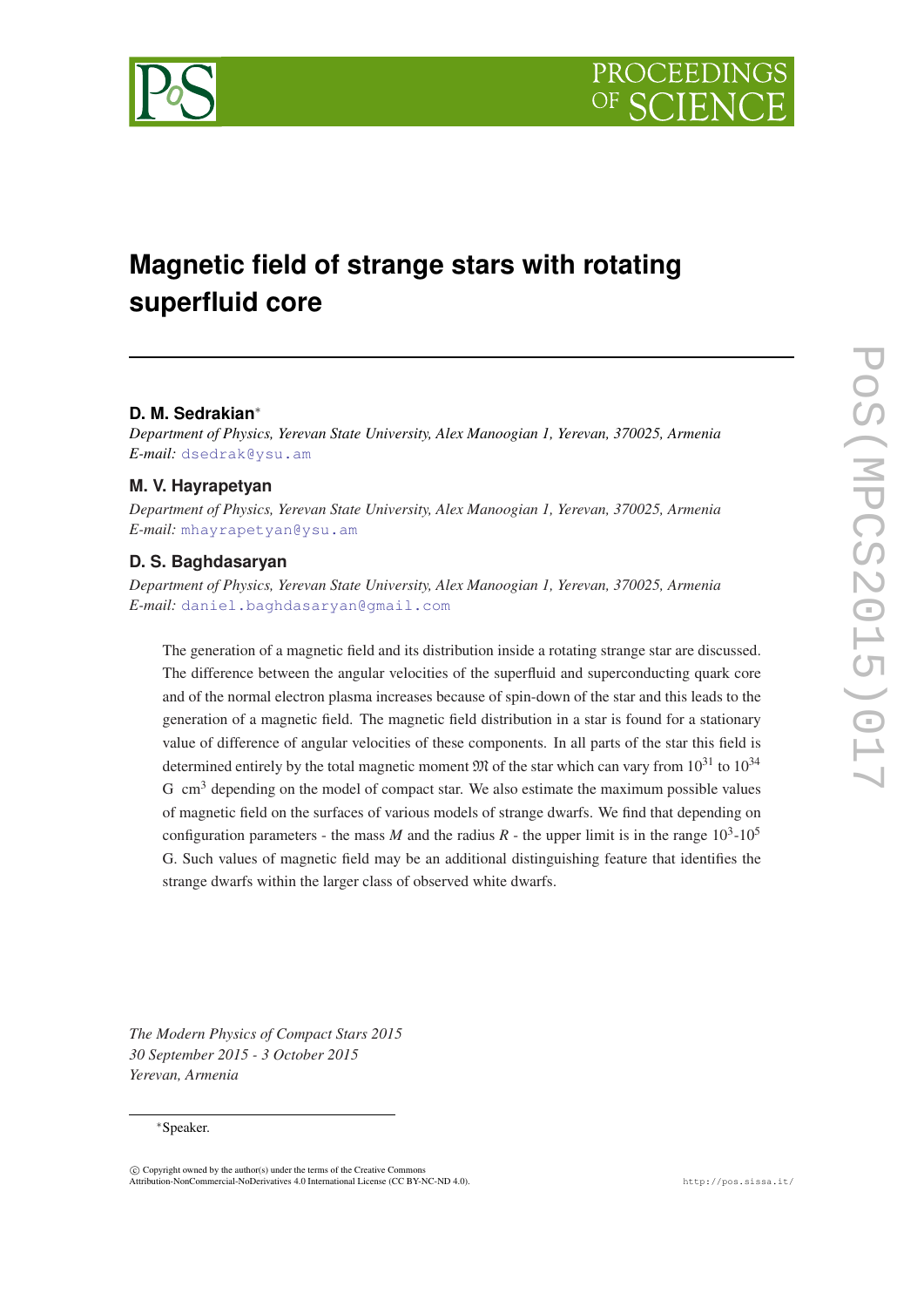## 1. Introduction

The discovery of new classes of compact stars with magnetic fields of the order of  $10^{14}$  –  $10^{15}$  G, i.e., magnetars, anomalous x-ray pulsars (AXP), and soft gamma repeaters (SGR) [1], as well as heavy neutron stars with masses of the order of  $2M_{\odot}$  [2, 3], has provided motivation for new studies of the properties of matter at supranuclear densities, in particular the possibility of formation of quark matter phases. The theories of strong interaction predict a phase transition from baryonic matter to quark plasma at densities several times the nuclear saturation density. In Refs. [4–7] the possibility of the appearance of strange quark matter where the *s*-flavor quarks coexist in equal amounts with the light flavor *u* and *d* quarks was discussed. It was argued that such state may be energetically more favorable than non-strange quark matter. Strange quark matter can form self-sustaining bound states in the form of "strange quark stars" (SQS) even in the absence of gravitation. Such an object may also constitute the core of an ordinary neutron star or a white dwarf.

Quark matter may be in a normal (unpaired) state as well as in a superfluid and/or superconducting state. Above a critical temperature  $T_c \approx 50 \text{ MeV}$  and at densities characteristic for dense compact stars *u*, *d* and *s* quarks do not form Cooper pairs, i.e., the quark matter is normal. For temperatures  $T < T_c$ , however, quark matter becomes a superfluid and/or superconductor because the attraction between quarks leads to formation of Cooper pairs. Model calculation show that at densities of the order of  $2\rho_0$  (where  $\rho_0$  is the nuclear saturation density) quark matter is in the 2SC phase [8], where only *u* and *d* flavor quarks of two colors are paired. In this case an electron plasma must be present throughout the entire quark matter in order to ensure charge neutrality. For densities  $\rho \gg \rho_0$ , however, the CFL phase of quark matter is energetically more favorable than the 2SC phase [9]. Under equilibrium with respect to weak interactions and charge neutrality the matter of SQS consists of equal amounts of *u*, *d* and *s* quarks and electrons are absent. Under these conditions the pairing corresponds to the CFL phase in which massless *u*, *d*, and *s* quarks of all three colors pair [10,11]. In the above mentioned models for SQS, the density of *s* quarks decreases towards the boundary of the quark core and this leads to emergence of electrons which are required to maintain overall charge neutrality [12–14]. Since electrons are bound to the quark core only by the Coulomb interaction, they may abandon the quark surface and form an electron plasma having a thickness of the order of  $10^2 - 10^3$  fm. For this reason, a thin charged layer appears at the surface of a strange quark star, where the electric field intensity attains values of  $10^{17} - 10^{18}$  V/cm [15–17]. The electric field in the near-surface charged layer is directed outward. Consequently, it may support a crust that consists of atomic nuclei and degenerate electrons (the *Ae* phase). The *Ae* phase cannot exist in chemical equilibrium with strange quark matter and, therefore, is bound to quark matter core only by gravity. A strange quark star may acquire a crust during the collapse of a supernova [18, 19] or as a result of matter accretion [20, 21]. Since free neutrons that have no electric charge can pass through the electrostatic barrier without hindrance and can be absorbed by the strange quark matter, the maximum density of the crust is limited to the density of formation of neutron drops  $\rho_{\text{drip}} \sim 4.3 \cdot 10^{11}$  g/cm<sup>3</sup>.

For strange stars with masses  $M > 0.5$   $M_{\odot}$ , the crust's thickness and mass are negligible compared to the star's radius and mass [22]. If the mass of a strange star satisfies the condition  $M < 0.02 M_{\odot}$ , then the crust swells significantly and its maximum radius is of the order of that of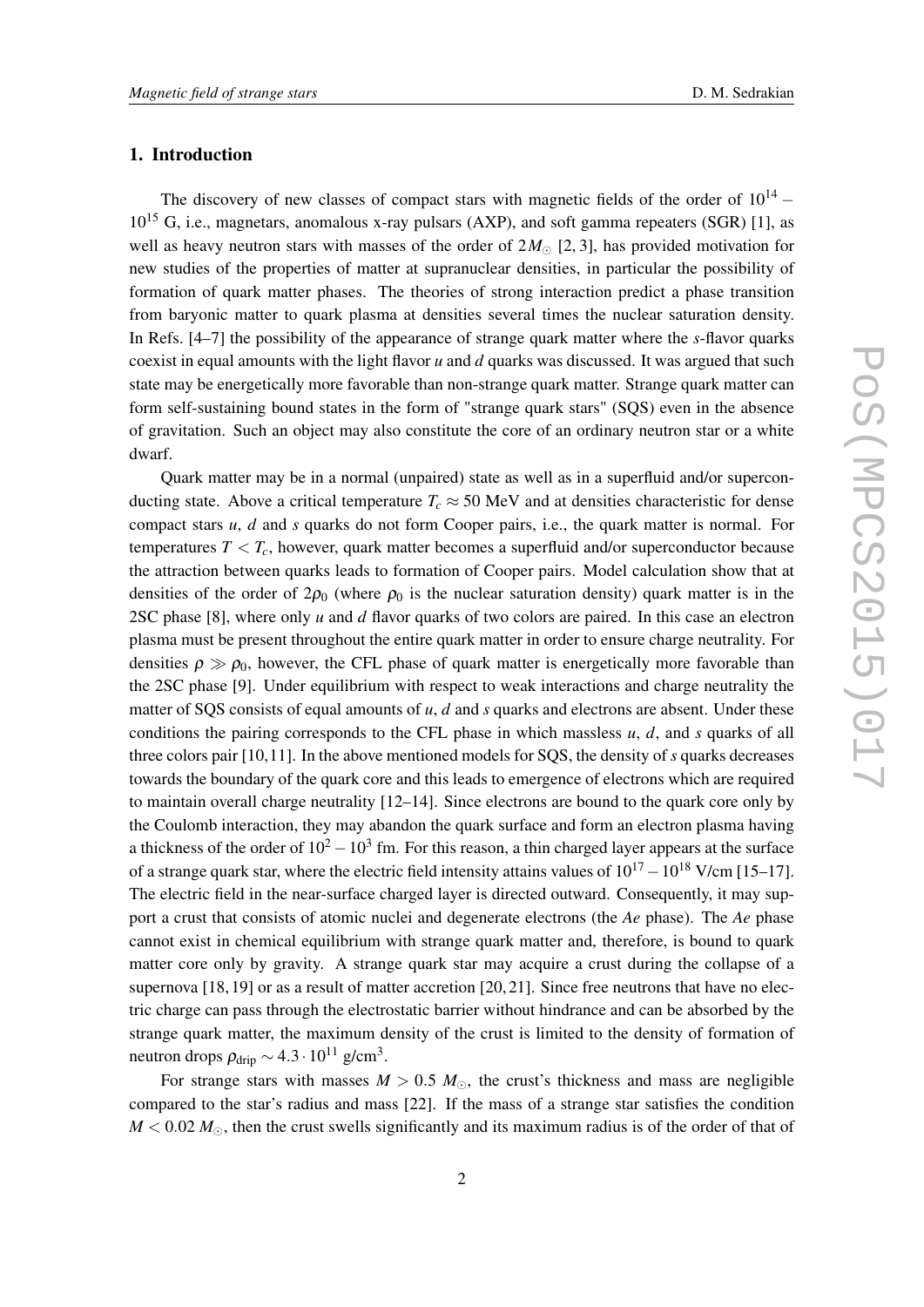<span id="page-2-0"></span>white dwarfs. Unlike ordinary white dwarfs, these configurations, which are referred to as "strange" dwarfs", have a core consisting of a strange star, which has a small size and low mass. The family of strange dwarfs is conventionally divided into two distinct categories [23]. The first one consists of a core of strange matter enveloped within ordinary white dwarf matter with density up to  $\rho \sim 10^9$  g/cm<sup>3</sup>. Such stars are hydrostatically stable with or without the strange core. The stars of second category contain superdense nuclear material with density up to  $\rho \sim 4.3 \cdot 10^{11}$  g/cm<sup>3</sup> and they owe their hydrostatic stability to the strange quark matter core. Below we model such objects assuming that the nuclear matter envelope surrounding the quark core has density in the range  $10^9 \le \rho < 4 \cdot 10^{11}$  g/cm<sup>3</sup>. This allows us to take into account both possibile categories of strange dwarfs.

The generation of a magnetic field in a quark star, with the star's rotation taken into account, has been studied [14] under the assumption that the matter in the star is in the normal state. It was shown that if the angular velocity  $\Omega_+$  of quark matter differs from that of the electrons,  $\Omega_-$ , then a magnetic field will be generated that is uniform inside and dipolar outside the quark star. The acquired stellar magnetic moment is proportional to the difference  $\Omega_{+} - \Omega_{-}$  of the angular velocities, but the reason for the possible difference between  $\Omega_{-}$  and  $\Omega_{+}$  was not discussed.

In the present article we refine the mechanism for generation of magnetic field in a rotating SQS taking into account the superfluidity and superconductivity of quark matter. We shall see below that this leads naturally to the difference  $\Delta\Omega = \Omega_s - \Omega_n$  in the angular velocities  $\Omega_s$  of the superfluid quark matter and  $\Omega_n$  of the normal electron plasma, which is required to generate a magnetic field. Section 2 considers the distribution of the electric field in the near-surface layer of the quark core. Section 3 discusses the possibility of differential rotation of the superfluid and normal quark star components. In Section 4 we find the distribution of the magnetic field of a quark star with a crust. Finally in Section 5 we present several quark star models, determine the values for their magnetic fields, and discuss the feasibility of detecting quark stars as magnetars or white dwarfs.

## 2. Electric field at the surface of a strange quark core

As shown in Ref. [14], the differential rotation of the positively charged quark core and the electron layer linked to the crust results in the appearance of a surface current

$$
i = \frac{\sigma}{2\pi} \left( \Omega_s - \Omega_n \right), \tag{2.1}
$$

where

$$
\sigma = \frac{E}{4\pi} \tag{2.2}
$$

is the surface charge density, and *E* is the radial electric field at the surface of the quark core. Positive charges at the quark core surface are distributed within a layer of thickness of the order of 15 fm [24], which is the effective range of the strong interaction. However, following Ref. [15] we shall consider below a simple model, in which the charge of the quark core is taken to be uniformly distributed over the entire volume of the star (the Thomas-Fermi model). Then the charge density in the quark core is given by

$$
\rho_{\text{core}} = \frac{e}{3} (2n_u - n_d - n_s) - en_e, \tag{2.3}
$$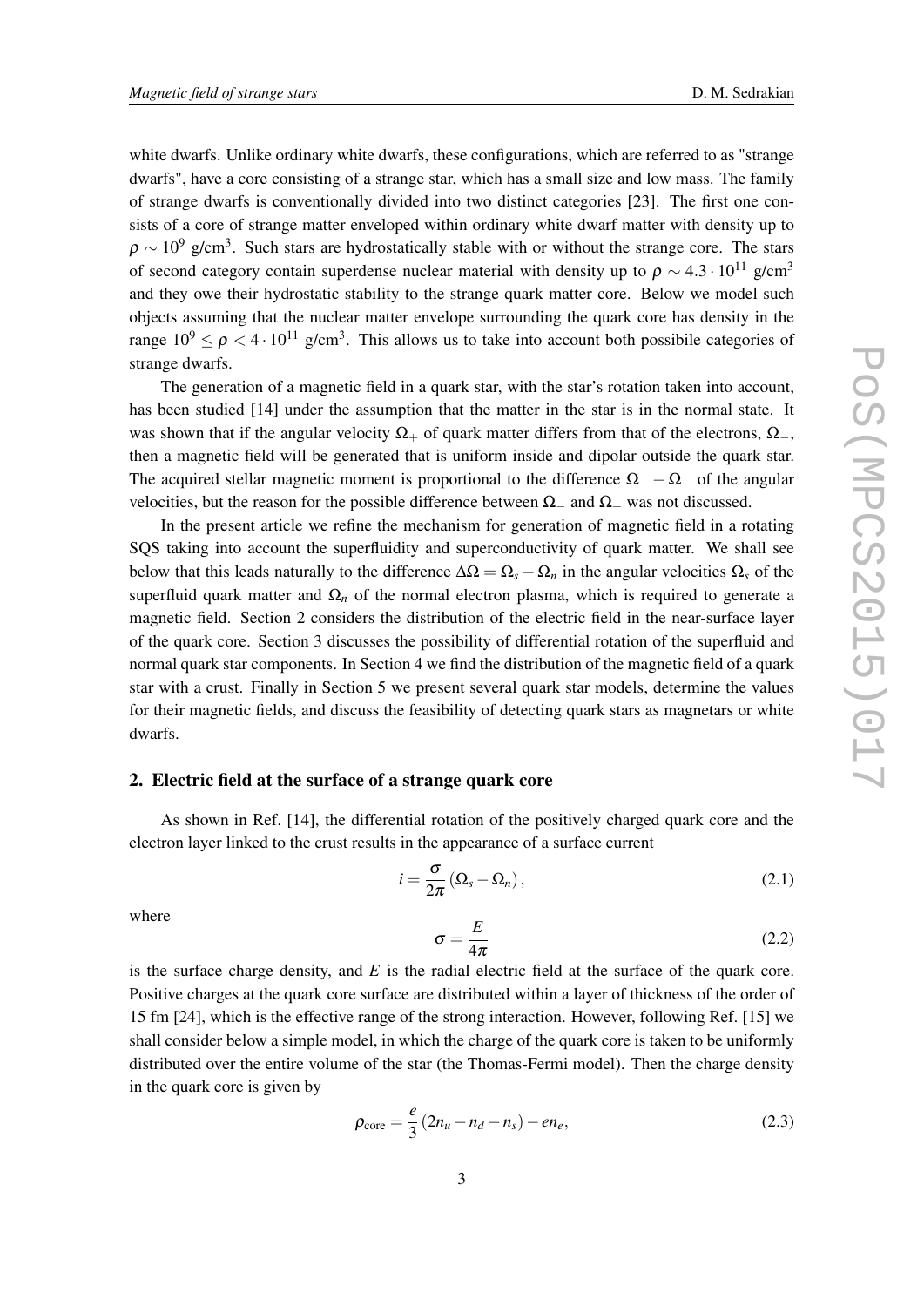<span id="page-3-0"></span>where  $n_u, n_d, n_s$  and  $n_e$  are, respectively, the density of *u*, *d*, and *s* quarks and electrons. The electron density is found from the equation

$$
n_e = \frac{p_e^3}{3\pi^2\hbar^3},\tag{2.4}
$$

where  $p_e$  is the electron Fermi-momentum which, in turn, is found from the requirement of mechanical equilibrium. In the case of ultrarelativistic electrons this requirement reads

$$
\mu_{\infty} = p_e c - e \varphi = \text{const.} \tag{2.5}
$$

where  $\varphi$  is the electrostatic potential. At large distances from the star  $\varphi \to 0$  and  $n_e \to 0$ , therefore  $\mu_{\infty} = 0$  and consequently

$$
p_e = \frac{e}{c}\varphi. \tag{2.6}
$$

We consider a two-dimensional geometry of a quark star, in which the quark core occupies the half-space  $z \le 0$ , the electron layer, the region  $0 < z \le z_e$ , and the star crust, the half-space  $z > z_e$ . In order to determine the electric field at the surface of the quark core, we first solve the Poisson equation for the potential  $\varphi$  in each of these regions. In the present geometry the Poisson equation takes the form

$$
\frac{d^2\varphi}{dz^2} = -4\pi \begin{cases} \rho_{\text{core}} = \frac{4\alpha^2}{3\pi} \frac{1}{\hbar c} \left( \varphi^3 - \varphi_q^3 \right), & z \le 0, \\ \rho_{\text{el}} = \frac{4\alpha^2}{3\pi} \frac{1}{\hbar c} \varphi^3, & 0 < z \le z_e, \\ \rho_{\text{crust}} = \frac{4\alpha^2}{3\pi} \frac{1}{\hbar c} \left( \varphi^3 - \varphi_{cr}^3 \right), & z > z_e, \end{cases} \tag{2.7}
$$

where  $\alpha = e^2/\hbar c = 1/137$  is the fine structure constant,  $\rho_{\text{core}}$ ,  $\rho_{\text{el}}$ ,  $\rho_{\text{crust}}$  are the charge densities in the quark core, electron layer, and star crust. We used expressions [\(2.3](#page-2-0)) - (2.6) to obtain equation (2.7). The potentials  $\varphi_q$  and  $\varphi_{cr}$  are defined via the density of quarks  $n_u, n_d, n_s$  in the core and ions  $n_i$  in the crust, respectively, in the following manner:

$$
\varphi_q^3 = \pi^2 \left(\frac{\hbar c}{e}\right)^3 (2n_u - n_d - n_s) \approx 3\pi^2 \left(\frac{\hbar c}{e}\right)^3 n_e, \tag{2.8}
$$

$$
\varphi_{cr}^3 = 3\pi^2 \left(\frac{\hbar c}{e}\right)^3 (Zen_i) \approx 3\pi^2 \left(\frac{\hbar c}{e}\right)^3 n_e. \tag{2.9}
$$

Note that  $e\varphi_q$  and  $e\varphi_{cr}$  are, in fact, the Fermi momenta of electrons in the quark core and at the base of the crust, respectively. Consequently, the boundary conditions on Eqs. (2.7) are

$$
\varphi(z \to -\infty) = \varphi_q, \quad \varphi(z \to +\infty) = \varphi_{cr}, \quad \varphi|_{z=-0} = \varphi|_{z=+0},
$$

$$
\left. \frac{d\varphi}{dz} \right|_{z=-0} = \left. \frac{d\varphi}{dz} \right|_{z=-+0}, \quad \varphi|_{z=z_e-0} = \varphi|_{z=z_e+0}, \quad \left. \frac{d\varphi}{dz} \right|_{z=z_e-0} = \left. \frac{d\varphi}{dz} \right|_{z=z+0}.
$$
(2.10)

The magnitudes of  $e\phi_q$  and  $e\phi_{cr}$  can be obtained directly if the electron density in the strange quark core and in the star's crust is known. Equations of state of strange quark matter derived in Ref. [25] predict electron density to be about  $10^{-5}$  -10<sup>-4</sup> of the baryon density. Then, in parallel to Ref. [15], we may take  $e\phi$ <sup> $q$ </sup>  $\approx$  20 MeV. The electron density in the crust of a strange star is obtained in manner analogous to ordinary neutron stars by imposing charge neutrality and  $\beta$ -equilibrium among the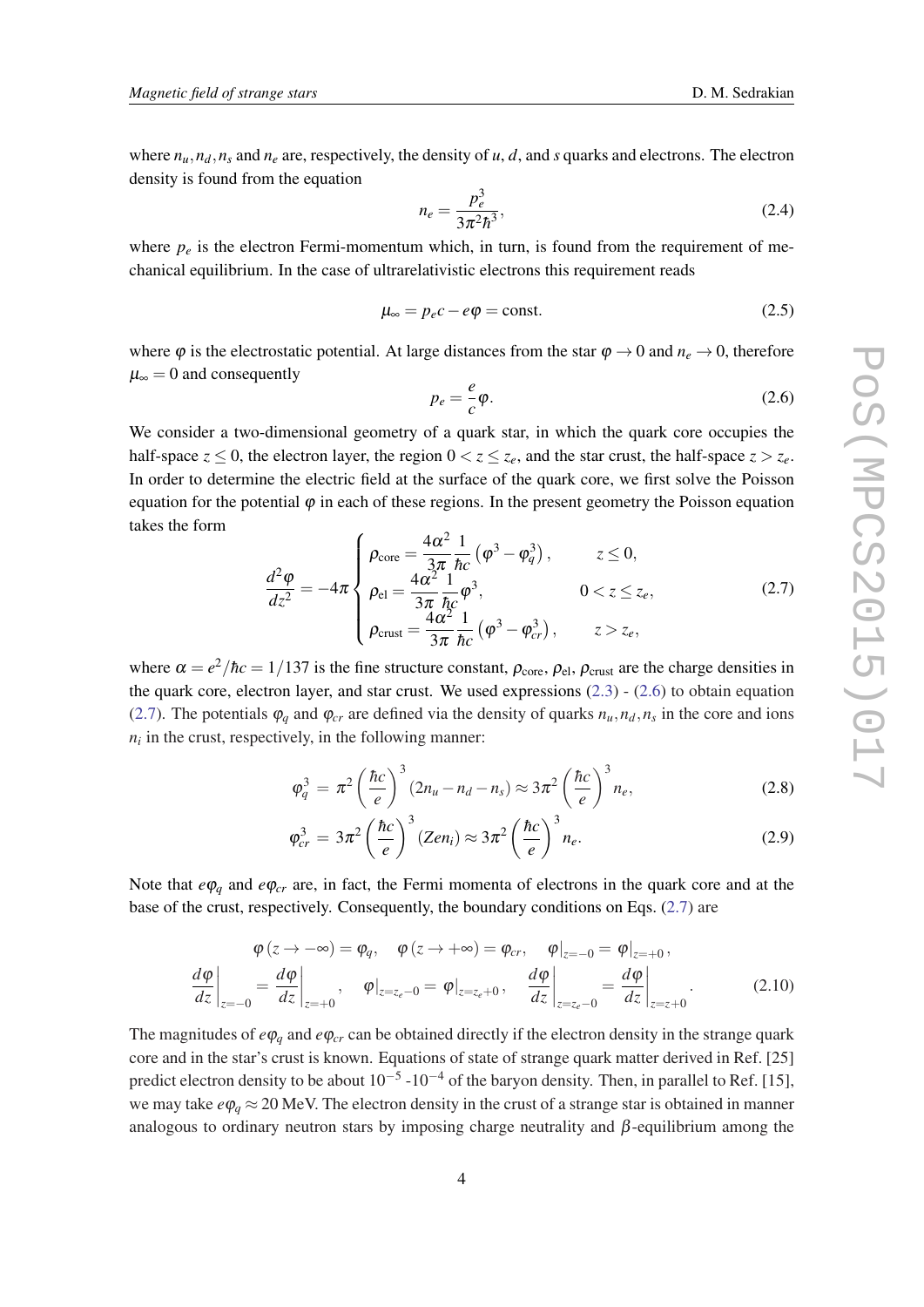constituents of crustal material [26]. In the density range  $10^9 \le \rho < 4 \cdot 10^{11}$  g/cm<sup>3</sup> the value of the potential in the crust is  $4 \leq e\varphi_{cr} \leq 10$  MeV. Fig. 1 shows the result of numerical integration of equations [\(2.7\)](#page-3-0) with boundary conditions [\(2\)](#page-3-0). The width of the electron layer between the quark core and the crust of the star is of the order of  $z_e \sim 10^2 - 10^3$  fm. The rapid change of the potential



**Figure 1:** The potential  $e\varphi(z)$  as a function of distance to the quark core for different values of potential in the crust: (1)  $e\varphi_{cr} = 10 \text{ MeV}$ , (2)  $e\varphi_{cr} = 7 \text{ MeV}$ , (3)  $e\varphi_{cr} = 4 \text{ MeV}$ .

in the narrow electron layer induces an electric field of the order of  $5 \cdot 10^{17}$  V/cm in that layer. The dependence of this electric field on the distance from the quark core is shown in Fig. 2. As shown



Figure 2: Electric field  $E(z)$  as a function of distance to the quark core for difference values of electron energy in the crust: (1)  $e\varphi_{cr} = 10 \text{ MeV}$ , (2)  $e\varphi_{cr} = 7 \text{ MeV}$ , (3)  $e\varphi_{cr} = 4 \text{ MeV}$ .

in Refs. [17,24] the electric field can rise up to the order of  $10^{18}$  V/cm due to the  $\beta$  decay of quarks near the surface of a CFL quark matter core. Given a value for the electric field at the surface of the quark core, we can calculate the surface charge density and the surface current density using Eqs. ([2.1\)](#page-2-0) and [\(2.2\)](#page-2-0) for a specified difference in angular velocities of the superfluid core and the normal crust  $\Omega_s - \Omega_n$ . In the case of normal quark matter core and for a specified surface current *i* = const. the magnetic field would be uniform inside the quark core and dipolar outside the core [14, 27]. However, the quark core is in a superfluid and superconducting state, which results in a change in magnetic field distribution and the appearance of differential rotation in the strange quark star.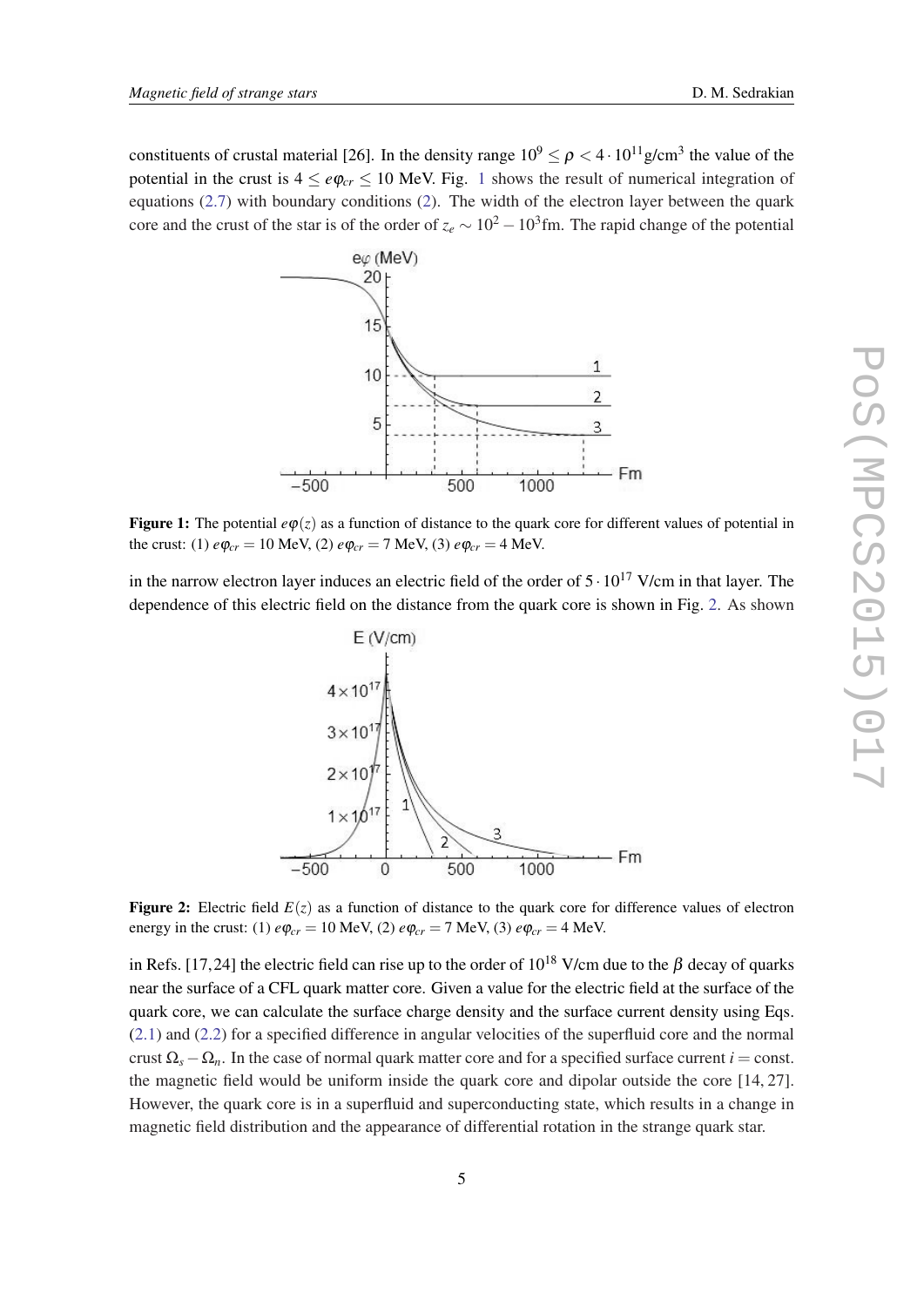#### <span id="page-5-0"></span>3. Rotation of a two-component quark star

New non-Abelian superfluid and superconducting vortices *M*<sup>1</sup> were found in Ref. [28], on the basis of a topological and group theoretical analysis of the free Ginzburg-Landau energy for the CFL phase. These vortices simultaneously exhibit quantized mechanical moment and quantized magnetic flux and their density is proportional to the angular velocity of quark matter  $\Omega_s$ 

$$
n = \frac{2\Omega_s}{\chi}, \quad \chi = \frac{\pi\hbar}{m_B},\tag{3.1}
$$

where  $\chi$  is the quantum of circulation for superfluid vortices  $M_1$ , and  $m_B$  is the baryon mass. It follows From this expression, that when the quark core slows down, i.e., when  $\dot{\Omega}_s < 0$ , the density of superfluid vortices  $M_1$  is reduced, which means that these vortices move outward. Since they also possess magnetic moment, electron will by scattered by the vortex magnetic field *M*1. Thus, the motions of the superfluid and normal components of the quark star are coupled because the motion of superfluid vortices  $M_1$  is accompanied by friction with the normal component of the star. Since this is analogous to the situation that occurs in the case of rotation of superfluid in neutron stars, we can take over the corresponding equations of rotational dynamics examined in Ref. [29] and apply them in our study a two-component quark star. These equations are of the following form [29]

$$
\Delta \dot{\Omega} + \dot{\Omega}_n = -\frac{\Delta \Omega}{\tau_0},\tag{3.2}
$$

$$
I_s \frac{\Delta \Omega}{\tau_0} = K_{int},\tag{3.3}
$$

$$
I_s \Delta \dot{\Omega} + I \dot{\Omega}_n = K_{ext},\tag{3.4}
$$

where

$$
\tau_0 = \frac{1}{2k\Omega_s}, \quad k = \frac{\chi \rho_s/\eta}{1 + (\chi \rho_s/\eta)^2}, \quad I = I_s + I_n, \quad \Delta\Omega = \Omega_s - \Omega_n,\tag{3.5}
$$

and  $I_n$ ,  $\Omega_n$  and  $I_s$ ,  $\Omega_s$  are the moments of inertia and angular velocities of the normal and superfluid components, *Kint* is the internal moment of forces interacting between the normal and superfluid components,  $K_{ext}$  is the external retarding moment acting on the star,  $\rho_s$  is the density of the superfluid matter, while  $\eta$  is the friction coefficient between the vortex and the normal component. From equations (3.2)-(3.4), we may obtain an equation that defines  $\Delta\Omega$ :

$$
\Delta \dot{\Omega} + \frac{\Delta \Omega}{\tau_0'} = -\gamma,\tag{3.6}
$$

where

$$
\tau_0' = \tau_0 \frac{I_n}{I}, \quad \gamma = \frac{K_{ext}}{I_n}.
$$
\n(3.7)

We assume that the star was rotating uniformly, i.e.,  $\Delta \Omega = 0$ , at the moment when quark matter made a transition to the superfluid state. When subjected to an external retarding moment of forces, the normal component of the star continuously slows down, and consequently, ∆Ω and *Kint* increase to the steady-state value  $\Delta\Omega_{st}$ . The latter is defined from the condition  $\Delta\dot{\Omega} = 0$  and the equation

$$
\frac{\Delta\Omega_{st}}{\Omega_n} = \frac{I_n}{I} \frac{\gamma \tau_0}{\Omega_n} = \frac{\tau_0}{\tau},\tag{3.8}
$$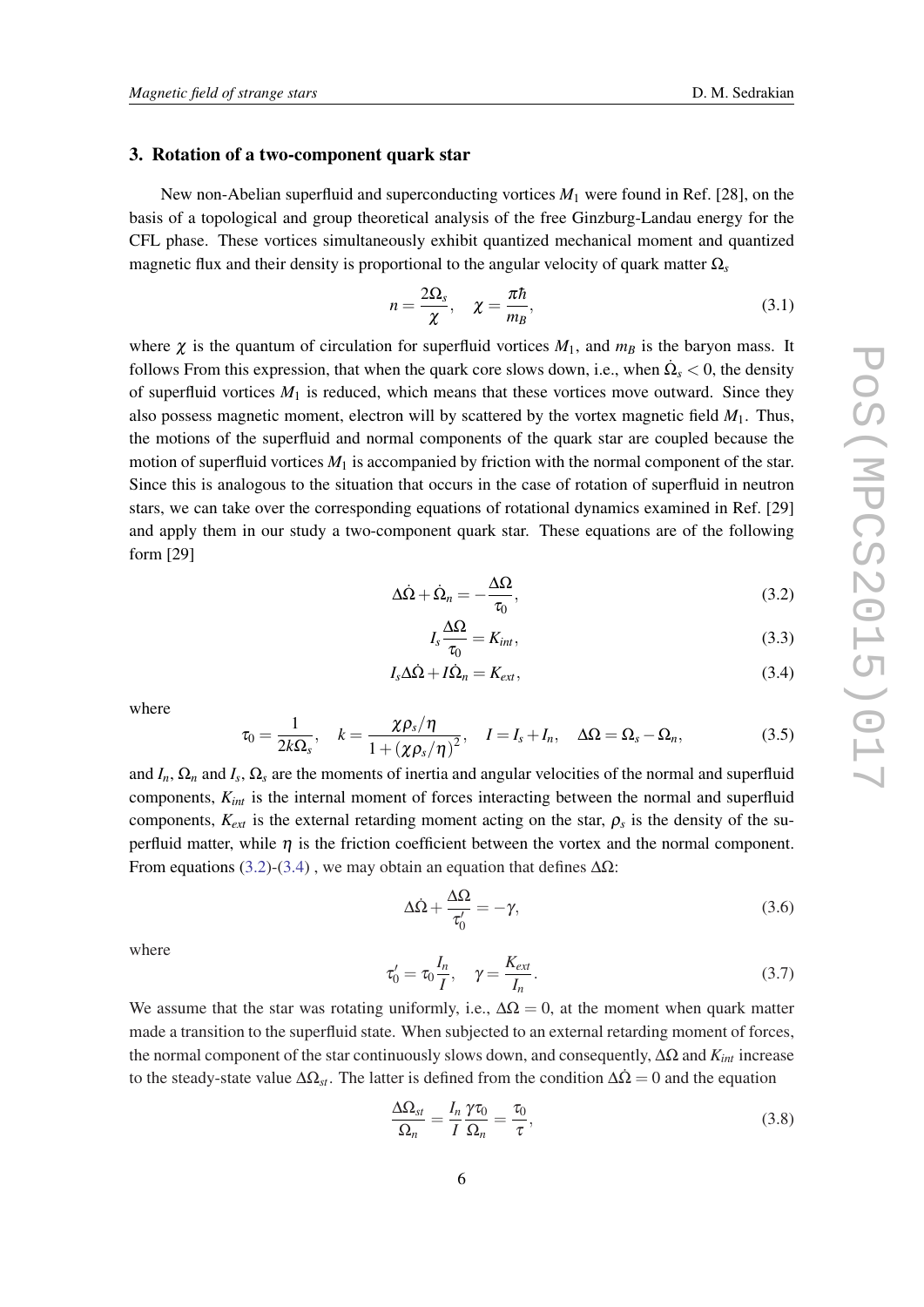<span id="page-6-0"></span>where  $\tau = I\Omega_n/\gamma I_n$  is the age of the quark star. As follows from expression ([2.1](#page-2-0)), the surface current *i* of a two-component, rotating quark star that generates a magnetic field is proportional to  $\Delta\Omega = \Omega_s - \Omega_n$ . For generation of large magnetic fields the condition  $\Delta\Omega \gg \Omega_n$  is required or  $\tau_0 \gg \tau$  (according to Eq. ([3.8\)](#page-5-0)). This condition is satisfied by suitable selection of parameter *k*. For example, a value of  $\tau_0 = 10^2 \tau = 10^8$ years ( $\tau = 10^6$ years is the age of a typical neutron star) may be obtained if we take  $k = 10^{-18}$ . From [\(3.5\)](#page-5-0) it is easy to see that such a value for *k* is obtained both for large values  $\eta \sim 10^{30}$  g/cm/s, and for small values  $\eta \sim 10^{-6}$  g/cm/s. In the case of a strange quark star, the electron plasma is situated in a thin, near-surface layer. Consequently, electron interaction with quark vortices will result in small values for the friction coefficient  $\eta$  and to large values of  $\Delta\Omega$ . Thus all of the prerequisites exist in a strange quark star for the occurrence of differential rotation and surface currents, which result in the generation of a magnetic field of quark star.

#### 4. Distribution of the magnetic field in the quark star

We consider a quark star of radius *R*, possessing a spherical core of radius *a*, consisting of color superconducting quark matter. The core is surrounded by a normal component consisting of an electron layer and a crust having an overall thickness equal to *R* − *a*. Differential rotation of the superfluid quark core and the normal component results in the generation of a magnetic field. Rotation of the quark color charge also generates a gluomagnetic field in the CFL phase of quark matter. It turns out that the electromagnetic and gluomagnetic fields are interrelated owing to the complex structure of one of the gluons, which results in so-called "rotational electromagnetism". The magnetic and gluomagnetic field may be described by vector potentials  $A(r, \vartheta)$  and  $A_8(r, \vartheta)$ , which are governed by the Ginzburg-Landau equations [28, 30–33]:

$$
\lambda_q^2 \text{rotrot } \mathbf{A} + \sin^2 \alpha \mathbf{A} = \mathbf{f} \sin \alpha + \sin \alpha \cos \alpha \mathbf{A}_8, \tag{4.1}
$$

$$
\lambda_q^2 \text{rotrot} \mathbf{A}_8 + \cos^2 \alpha \mathbf{A}_8 = -\mathbf{f} \cos \alpha + \sin \alpha \cos \alpha \mathbf{A}, \qquad (4.2)
$$

where the penetration depth  $\lambda_q$  and the angle of magnetic and gluomagnetic field "mixing" are defined in Refs. [33, 34]. Since quark matter in the CFL phase is a type-II superconductor, the magnetic and gluomagnetic fields may penetrate into the quark core by means of these quantum vortices. To find the mean magnetic field in the quark core, the system of equations (4.1) and (4.2) must be solved for  $\mathbf{A}(r, \vartheta)$  and  $\mathbf{A}_8(r, \vartheta)$ . The corresponding solution is of the form [34]:

$$
A_{\varphi}(r,\vartheta) = \left(M_{\varphi}(r) + \text{ctg}^2 \alpha M_{\varphi}(r)\frac{r}{a} + \frac{c_0 r}{\sin \alpha}\right) \sin \vartheta = A_{\varphi}(r) \sin \vartheta, \tag{4.3}
$$

$$
A_{8\varphi}(r,\vartheta) = -\left(M_{\varphi}(r) - \frac{r}{a}M_{\varphi}(a)\right) \operatorname{ctg}\alpha \sin\vartheta = A_{8\varphi}(r) \sin\vartheta, \tag{4.4}
$$

where  $M_{\varphi}(r)$  is defined by the following expression:

$$
M_{\varphi}(r) = \frac{c_1}{r^2} \left[ \text{sh} \frac{r}{\lambda_q} - \frac{r}{\lambda_q} \text{ch} \frac{r}{\lambda_q} \right].
$$
 (4.5)

In expressions (4.3) and (4.5)  $c_0$  and  $c_1$  are integration constants. We note that expression (4.4) for *A*<sup>8</sup> satisfies the gluon confinement condition, i.e., the disappearance of the gluomagnetic field at the boundary of the quark core:  $A_8(a, \theta) = 0$ , while  $M_\phi(r)$  satisfies the condition  $\lim_{r \to 0} M_\phi(r) = 0$ . The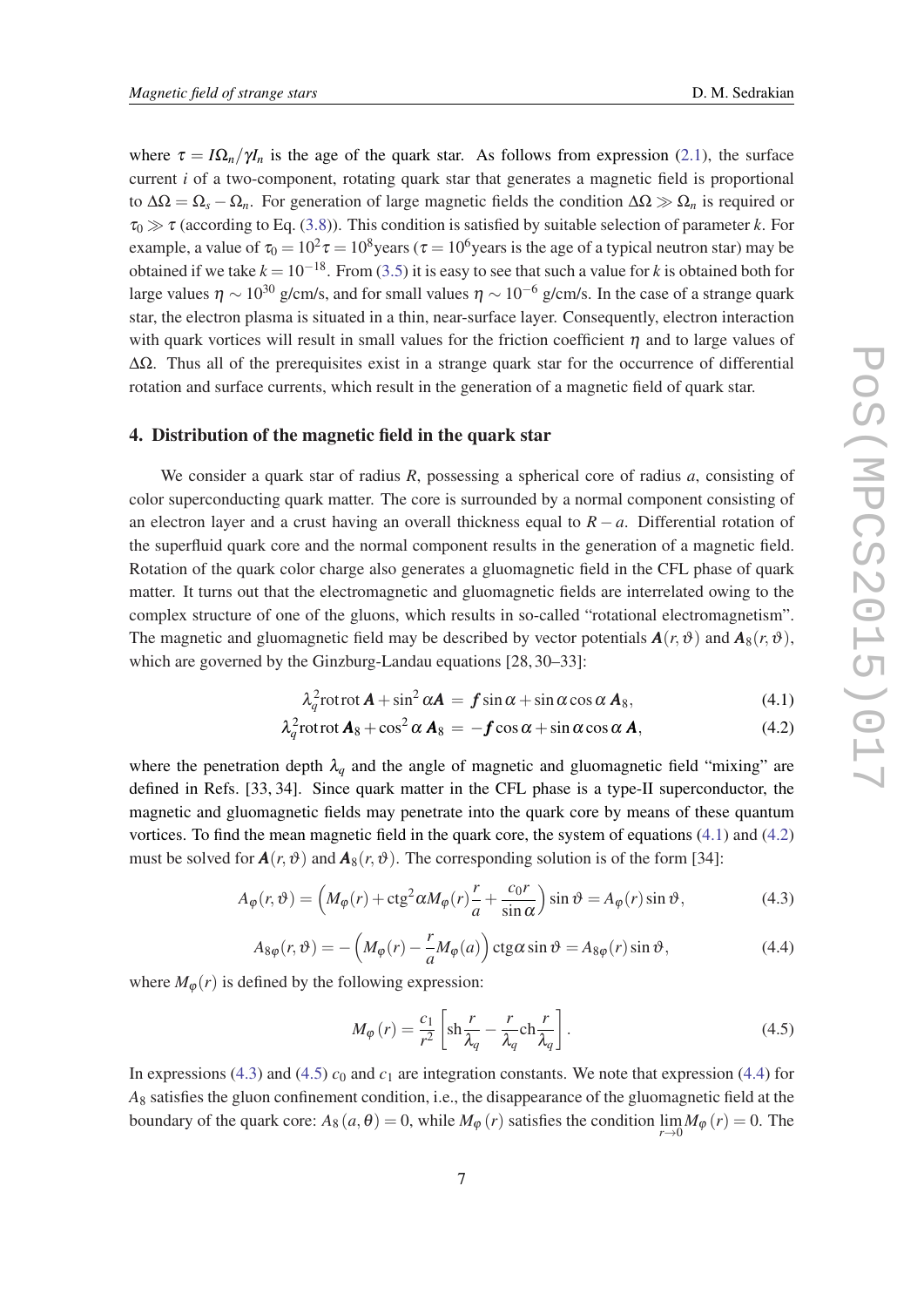<span id="page-7-0"></span>magnetic field components in the quark core  $\mathbf{B}^q$  are linked to the component of vector potential  $A_\phi$ via the familiar relations:

$$
B_r^q = \frac{1}{r \sin \vartheta} \frac{\partial}{\partial \vartheta} \left( \sin \vartheta A_\varphi(r, \vartheta) \right), \quad B_\vartheta^q = -\frac{1}{r} \frac{\partial}{\partial r} \left( r A_\varphi(r, \vartheta) \right). \tag{4.6}
$$

Inserting the first of the solutions  $(4.5)$  $(4.5)$  $(4.5)$  in definition  $(4.6)$ , we finally obtain the magnetic field components in the quark phase, i.e., when  $r \le a$ :

$$
B_r^q = \left[\frac{2M_{\varphi}(r)}{r} + 2ctg^2\alpha \frac{M_{\varphi}(a)}{a} + \frac{2c_0}{\sin \alpha}\right] \cos \vartheta,
$$
  

$$
B_\vartheta^q = -\left[\frac{1}{r}\frac{\partial}{\partial r}\left(rM_{\varphi}(r)\right) + 2ctg^2\alpha \frac{M_{\varphi}(a)}{a} + \frac{2c_0}{\sin \alpha}\right] \sin \vartheta.
$$
 (4.7)

Now we consider the normal electron layer in the region  $a < r < a + z<sub>e</sub>$ . There, the vector potential  $A^n$  is determined from the equation rot rot $A^n = 0$ , the solution of which is of the form:

$$
A_{\varphi}^{n}(r,\theta) = c_{2}r\sin\theta = A_{\varphi}^{n}(r)\sin\theta, \qquad (4.8)
$$

where,  $c_2$  is an integration constant. The magnetic field in the electron layer  $a < r < a + z_e$  was found in Ref. [33, 34] and has the form

$$
B_r^e = \left[\frac{2A_\varphi^n(r)}{r} + B\right] \cos\vartheta, \quad B_\vartheta^e = -\left[\frac{1}{r}\frac{\partial}{\partial r}\left(rA_\varphi^n(r)\right) + B\right] \sin\vartheta,\tag{4.9}
$$

where *B* will characterize the mean value of the magnetic field in this layer. In the quark star crust, i.e., in the region  $a + z_e < r < R$ , the magnetic field is dipolar and is given by

$$
B_r^c = \frac{2\mathfrak{M}}{r^3} \cos \vartheta, \quad B_\vartheta^c = -\frac{\mathfrak{M}}{r^3} \sin \vartheta,\tag{4.10}
$$

where  $\mathfrak M$  is the total magnetic moment of the rotating quark core. The constants that enter into the solution (4.7), (4.9), and (4.10) are determined by the requirement for continuity of magnetic field components at the surface of the quark core, where  $r = a : B_r^q(a) = B_r^e(a)$  and  $B_q^q$  $B^e_{\theta}(a) = B^e_{\theta}$  $\theta_{\vartheta}^{e}(a)$ . These conditions may be expressed as:

$$
\frac{2M_{\varphi}(a)}{a} + 2\mathrm{ctg}^{2}\alpha \frac{M_{\varphi}(a)}{a} + \frac{2c_{0}}{\sin \alpha} = \frac{2A_{\varphi}^{n}(a)}{a} + B,
$$
\n
$$
\frac{1}{r} \frac{\partial}{\partial r} \left( rM_{\varphi}(r) \right) \Big|_{r=a} + 2\mathrm{ctg}^{2}\alpha \frac{M_{\varphi}(a)}{a} + \frac{2c_{0}}{\sin \alpha} = \frac{1}{r} \frac{\partial}{\partial r} \left( rA_{\varphi}^{n}(r) \right) \Big|_{r=a} + B.
$$
\n(4.11)

From these equations one finds [17]

$$
c_1 = 0
$$
,  $c_2 = -\frac{D}{a^3 \sin^2 \alpha}$ ,  $D = \frac{Ba^3}{2} \sin^2 \alpha - c_0 a^3 \sin \alpha$ . (4.12)

We shall also take advantage of the continuity of the magnetic field normal component in the transition from the electron layer to the star core:

$$
B_r^e = B_r^c, \quad \Rightarrow \quad \frac{2A_\varphi^n(r)}{r} + B = \frac{2\mathfrak{M}}{r^3},
$$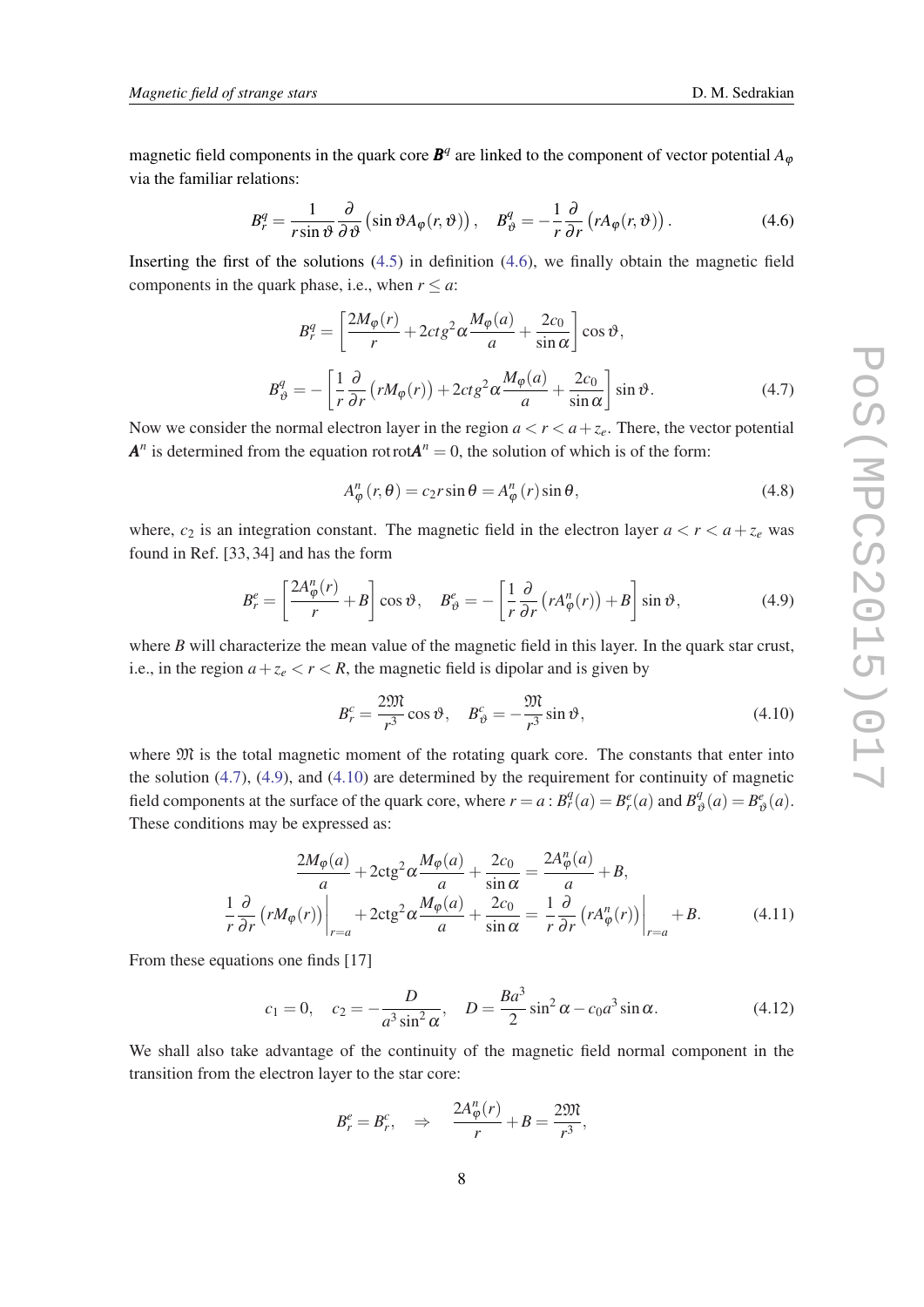<span id="page-8-0"></span>or

$$
2c_2 + B = \frac{2\mathfrak{M}}{a^3} = b - \frac{2D}{a^3 \sin^2 \alpha}.
$$
 (4.13)

Thus, taking into account Eqs. ([4.12\)](#page-7-0) and (4.13), the magnetic field in the quark core, i.e. in the region  $r \leq a$ , is given by

$$
B_r^q = \frac{2c_0}{\sin \alpha} \cos \vartheta = \frac{2\mathfrak{M}}{a^3} \cos \vartheta, \quad B_\vartheta^q = -\frac{2c_0}{\sin \alpha} \sin \vartheta = -\frac{2\mathfrak{M}}{a^3} \sin \vartheta. \tag{4.14}
$$

The field in the normal electron layer  $a \le r \le a + z_e$  is given by

$$
B_r^n = (2c_2 + B)\cos\vartheta = B_r^q, \quad B_\vartheta^n = -(2c_2 + B)\sin\vartheta = B_\vartheta^q.
$$
 (4.15)

And finally, the field outside the core is determined using relations [\(4.10](#page-7-0)), and as follows from these relations, the value of the external magnetic field at the pole and at the equator of the star are equal to

$$
B_p^{ext} = \frac{2\mathfrak{M}}{R^3} = B^q \left(\frac{a}{R}\right)^3, \quad B_e^{ext} = \frac{\mathfrak{M}}{R^3} = \frac{B^q}{2} \left(\frac{a}{R}\right)^3,\tag{4.16}
$$

Thus, the mean magnetic field of the quark core and of the magnetic field at the star's surface is completely determined by specifying the total magnetic moment  $\mathfrak{M}$  of the core, which is equal to  $B^{q}a^{3}/2.$ 

We proceed to a calculation of the total magnetic moment  $\vec{M}$  of a strange quark star. First, we note that the magnetic moment is directed along the star's rotation axis; consequently, only the *z* component of vector  $\tilde{M}$ , which we have previously designated as  $\mathfrak{M}$ , is non-zero. The quantity  $\mathfrak M$ may be determined from the boundary condition of the tangential component of the magnetic field at the core surface. Indeed, this condition is

$$
B^c_{\vartheta}(a) - B^n_{\vartheta}(a) = \frac{4\pi}{c}i',\tag{4.17}
$$

where  $i'$  is expressed using the surface current density  $i$ , specified by relation [\(2.1](#page-2-0)), as follows

$$
i' = i2\pi a \sin \vartheta = \sigma (\Omega_s - \Omega_n) a \sin \vartheta.
$$
 (4.18)

Inserting the values of the  $\vartheta$  components of magnetic fields from (4.15) and [\(4.10\)](#page-7-0) into expression  $(4.17)$ , we obtain a relation that determines  $\mathfrak{M}$ 

$$
\mathfrak{M} = \frac{4\pi\sigma}{3c}a^4\left(\Omega_s - \Omega_n\right). \tag{4.19}
$$

Here,  $4\pi\sigma = E$  is the electric field created in the double charged layer at the star's surface. Taking account of this, relation (4.19) assumes the form

$$
\mathfrak{M} = \frac{Ea^4}{3c} \Delta \Omega. \tag{4.20}
$$

For the magnetic field on star's surface we obtain:

$$
B^{ext} \sim \frac{\mathfrak{M}}{R^3} = \frac{Ea^4}{3cR^3} \Delta\Omega \tag{4.21}
$$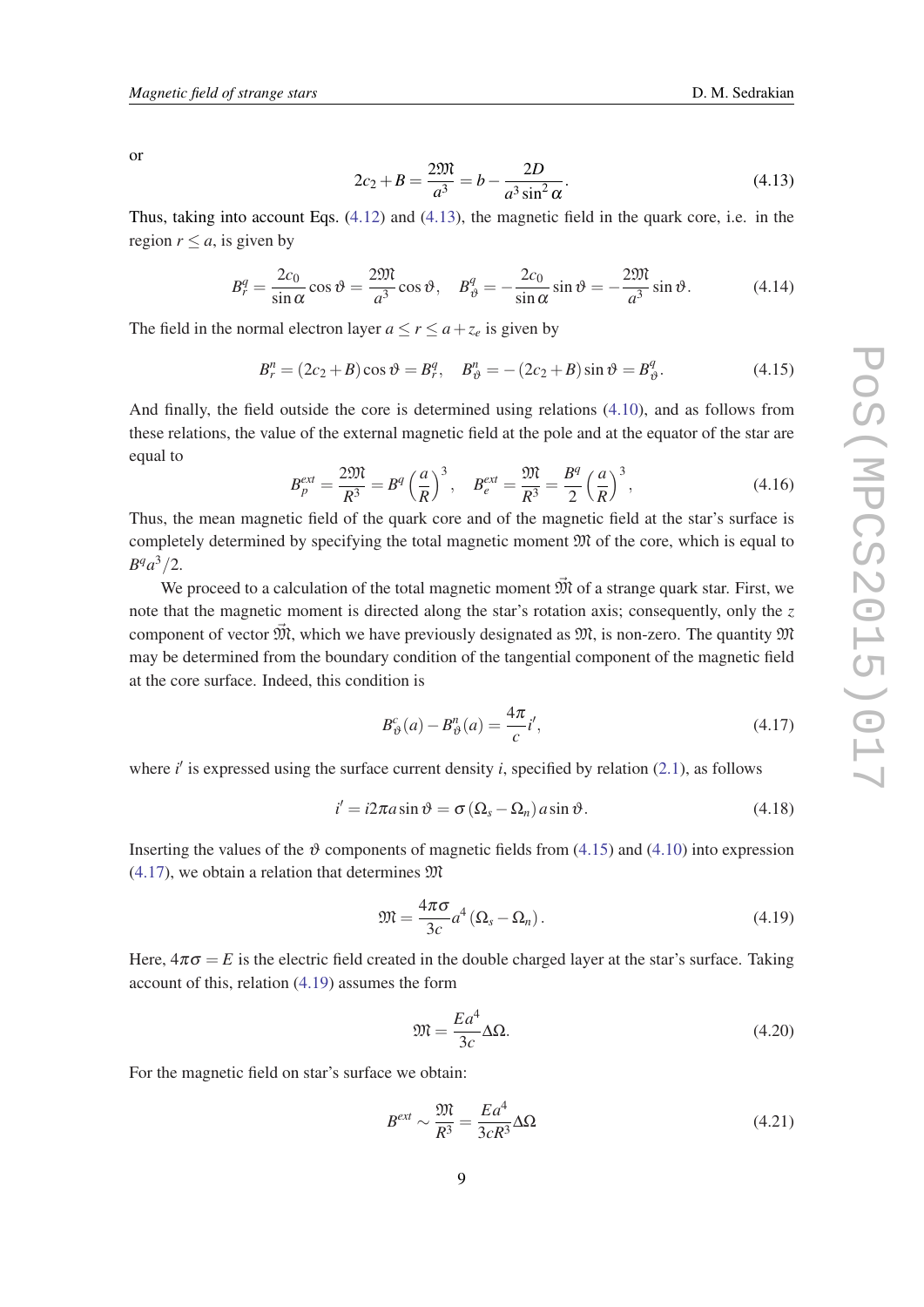Thus, the star's magnetic moment  $\mathfrak{M}$  and external magnetic field *B* are proportional to the difference between the angular velocities of the quark matter and the electron plasma  $\Delta\Omega$ . When the star's rotation slows down this difference increases, since  $\Omega_n$  initially decreases and then only  $\Omega_n$ follows its change. The increase in  $\Delta\Omega$  leads to a rise in the tangential component of the magnetic field in the normal phase. When this field reaches the value of *Hc*<sup>1</sup> characterizing the lower superconducting critical field for quark matter, the vortices formed at the surface of the quark core move inward carrying magnetic flux with them. Assuming that the characteristic time for redistribution of the vortices inside the quark core is shorter than the characteristic time for the increase in the magnetic field in the normal phase, the field  $B<sup>q</sup>$  can follow the rise in the field  $B<sup>n</sup>$ . Therefore, the steady-state condition  $B^q = B^n$  is satisfied almost all the time. We now prove that this proposition is true.

In fact, according to Refs. [35, 36], the characteristic time for redistribution of  $M_1$  vortex filaments with magnetic flux is given by

$$
\tau_1 = \frac{1}{k} \frac{mc}{e\bar{B}} = \frac{1}{k\Omega_L},\tag{4.22}
$$

where  $\Omega_L$  is the Larmor frequency for the quark matter and  $\bar{B}$  is the average magnetic induction. Here the constant *k* is given by Eq. [\(3.5\)](#page-5-0). The characteristic rise time was found in Section 3 and is given by (cf. Eqs.  $(3.5)$  $(3.5)$  $(3.5)$  and  $(3.6)$  $(3.6)$ )

$$
\tau_0' = \frac{1}{2k\Omega_s} \frac{I_n}{I}.\tag{4.23}
$$

From Eqs. (4.22) and (4.23) we have

$$
\frac{\tau_1}{\tau'_0} = \frac{2\Omega_s}{\Omega_L} \frac{I}{I_n}.
$$
\n(4.24)

We now estimate this ratio. Taking  $\Omega_s \approx 700$  Hz,  $\Omega_L \approx 10^{18}$  Hz and  $I/I_n \approx 10^{11}$ , we obtain for the ratio  $\tau_1/\tau_0'$  a value on the order of  $10^{-5}$ , which confirms the above proposition.

#### 5. Models of strange quark stars and their magnetic fields

Strange quark matter is a possible state of cold matter which could be self-bound by the strong interaction. Strange quark matter can be described using three phenomenological parameters: the MIT bag model constant *B*, the quarkâ $\tilde{A}$  Şgluon interaction constant  $\alpha_c$ , and the mass of the strange quark *m<sup>s</sup>* . The existence of self-bound strange stars is possible for certain values of these parameters. The principal properties of stellar configurations consisting of strange quark core and a crust were studied in Refs. [13, 22]. We will use the result of Ref. [13] since it contains detailed information needed for our estimates in this Section. Table 1 shows the integral parameters for static strange stars with a crust for various central densities and for  $B = 60 \text{ MeV/fm}^3$  [13]. As seen from Table 1, for small stellar masses, the crust thickness attains a value of the order of 35% of the overall star radius, while for large star masses, it is of the order of 5%. The parameters of strange dwarfs with masses  $M < 0.02 M_{\odot}$  will be discussed separately at the end of this Section. We note that rotation leads to both an increase in the mass of the configuration and to an increase in its radius. However most known pulsars rotate with angular velocities which are much smaller than the Keplerian angular velocities. For this reason, we will hereafter use the integral parameters of static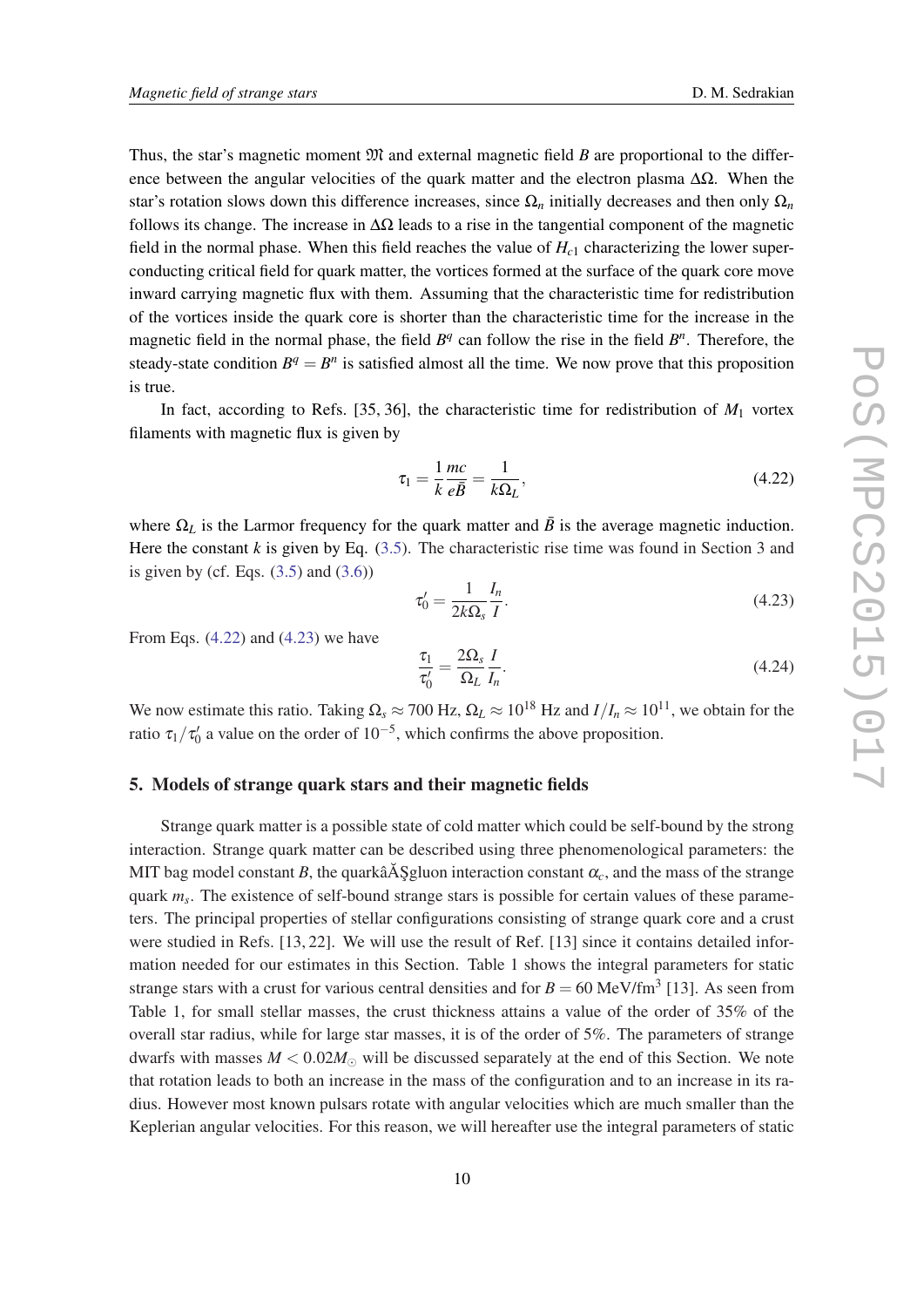configurations in order to estimate the magnitude of the magnetic field at the surface of a strange quark star. Finally, we evaluate the value of the magnetic field *B* of quark star models using the

|     |     | $M/M_{\odot}$   R, km   $\Delta R_{cr}$ , km |
|-----|-----|----------------------------------------------|
| 0.1 | 6   | 1.8                                          |
| 0.5 | 8   | 0.8                                          |
|     | 9.2 | 0.5                                          |

**Table 1:** Integral parameters of quark stars. Here *M* is the star mass in units of the solar mass ( $M_{\odot}$ ), *R* is the radius of the star and  $\Delta R_{cr}$  is the thickness of the crust.

formula ([4.21\)](#page-8-0). The maximum magnetic field may be obtained if we assume that  $\Delta\Omega \sim \Omega_s \sim 10^4$ rad/s, which is the maximum possible value for bare quark star [37]. For the electric field we take the value  $E \sim 10^{18}$  V/cm  $\sim 3 \cdot 10^{15}$  cgs units. If for the model of a quark star with mass  $M/M_{\odot} = 1$ we take the radius of a neutron star  $a \sim R \sim 10$  km, then we obtain magnetic field at the star's surface  $B^{ext} \sim 3 \cdot 10^{14}$  G, which is of the order of a hypothesized magnetar field.

Besides magnetars, i.e., objects with superpowerful magnetic fields, objects have also been observed with small magnetic field values, of the order of  $10^{10} - 10^{11}$  G, the so-called central compact objects (CCO) [38]. Such magnetic field values may also be explained in terms of the quark star model. It follows from Table 1 that a magnetic field value of the order of  $10^{11}$  G can be obtain for a quark star model having a mass of the order of  $M/M_{\odot} = 0.5$ , electric field  $E_{18} \sim 10^{17}$ V/cm and the difference of angular velocities  $\Delta\Omega \sim 10^2$  rad/s.

We can provide yet another argument in favor of the quark model of magnetars. If the observable magnetic fields at their surfaces attain the order of  $10^{15}$  G, then the interior field may exceed the surface value by an order of magnitude. Ref. [39] examined the possibility of destruction of proton superconductivity in the interior regions of neutron stars, where the magnetic field exceeds the value of the upper critical field for the proton superconductor. Their calculations show that in the larger part of the hadronic matter region, especially for dense configurations, protons make a transition to the normal state, which would result in the destruction of the proton vortex structure. However, in the quark star model of magnetars vortex structures are preserved, since the value of the upper critical field for quark matter is much higher than the one that was considered in Ref. [39]. As shown in Ref. [40], the motion of vortex lattices results in the observation of sudden changes in the angular rotation velocities of compact stars. Observing sudden changes in the angular velocity of magnetars would support the magnetar model considered by us. To date, one such sudden change has been observed in anomalous X-ray pulsar 1RXS J170849.0-400910 [41].

We have also calculated the values of magnetic fields for models of strange dwarfs given in Ref. [22]. The results of these calculations are shown in Table [2.](#page-11-0) As is seen from Table [2,](#page-11-0) the maximum values of magnetic field can attain  $B \sim 10^3 - 10^5$  G. In Ref. [20] seven objects were chosen among white dwarfs as candidates for strange dwarfs. Magnetic fields of five of these seven were given in Refs. [42–44]. The object names, masses and observed values of magnetic fields of these five stars are shown in Table [3](#page-11-0). As is seen from calculated values of magnetic field in Table [2](#page-11-0) the mechanism of generation of magnetic field discussed in this work can explain the observed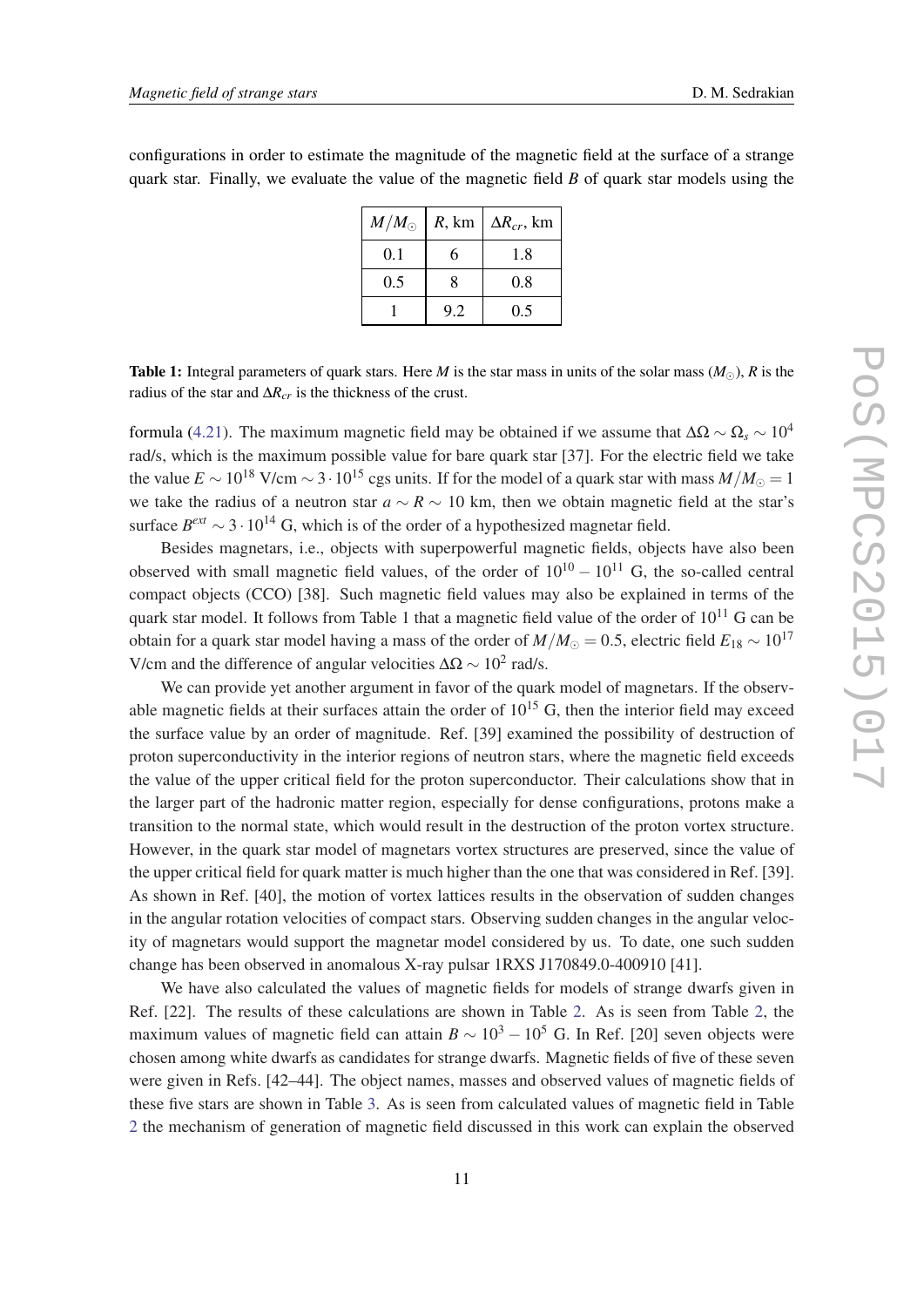<span id="page-11-0"></span>

| $\rho_{\text{crust}}, g/cm^3$ | $M_{\rm core}/M_{\odot}$ | $M/M_{\odot}$ | $R_{core}$ , km | R, km  | $B_{\text{max}}$ , kG |
|-------------------------------|--------------------------|---------------|-----------------|--------|-----------------------|
| $4.3 \cdot 10^{11}$           | 0.01405                  | 0.9646        | 2.561           | 2347   | 110                   |
| $4.3 \cdot 10^{11}$           | 0.01732                  | 0.7232        | 2.745           | 5280.7 | 13                    |
| $10^{10}$                     | 0.00133                  | 1.0145        | 1.170           | 2289.9 | 5                     |
| $10^{10}$                     | 0.00303                  | 0.7938        | 1.538           | 5136.1 | 1.4                   |
| $10^{9}$                      | 0.00080                  | 0.7625        | 1.005           | 5519.5 | 0.2                   |

Table 2: Integral parameters of strange dwarfs.  $\rho_{\text{crust}}$  is crust density, *M* and  $M_{\text{core}}$  are masses of star and quark core, respectively; *R* and  $R_{\text{core}}$  are radii of the star and the quark core, respectively, [22],  $B_{\text{max}}$  is the maximum value of magnetic field on the surface of the star.

| Star number | Star name       | $M/M_{\odot}$ | B, kG   |
|-------------|-----------------|---------------|---------|
| WD 1134+300 | GD 140          | 0.79          | 0.6     |
| WD 0644+375 | EG 50           | 0.5           | 5       |
| WD 0148+467 | GD 279          | 0.44          | 6       |
| WD 2007-303 | <b>LTT 7987</b> | 0.44          | ${<}10$ |
| WD 1337+705 | G 238-44        | 0.42          | 17      |

Table 3: Observed parameters of compact objects, which were proposed in Ref. [20] as candidates for strange dwarfs. Here *M* is the mass of the star, *B* is average magnetic field on the star surface.

values of magnetic fields listed in Table 3. However, larger values of magnetic fields  $B \geq 10^5 G$ were reported recently in Ref. [45]. The present mechanism of magnetic field generation cannot explain magnetic fields of white dwarfs of such magnitude.

### References

- [1] R. C. Duncan and C. Thompson, *Formation of very strongly magnetized neutron stars Implications for gamma-ray bursts*, *ApJ* 392 [\(1992\) L9–L13.](http://dx.doi.org/10.1086/186413)
- [2] P. B. Demorest, T. Pennucci, S. M. Ransom, M. S. E. Roberts and J. W. T. Hessels, *A two-solar-mass neutron star measured using Shapiro delay*, *Nature* 467 [\(2010\) 1081–1083,](http://dx.doi.org/10.1038/nature09466) [[1010.5788](http://arxiv.org/abs/1010.5788)].
- [3] J. Antoniadis, P. C. C. Freire, N. Wex, T. M. Tauris, R. S. Lynch, M. H. van Kerkwijk et al., *A Massive Pulsar in a Compact Relativistic Binary*, *Science* 340 [\(2013\) 448](http://dx.doi.org/10.1126/science.1233232), [[1304.6875](http://arxiv.org/abs/1304.6875)].
- [4] N. Itoh, *Hydrostatic Equilibrium of Hypothetical Quark Stars*, *[Progress of Theoretical Physics](http://dx.doi.org/10.1143/PTP.44.291)* 44 [\(1970\) 291–292](http://dx.doi.org/10.1143/PTP.44.291).
- [5] A. R. Bodmer, *Collapsed Nuclei*, *Phys. Rev. D* 4 [\(1971\) 1601–1606.](http://dx.doi.org/10.1103/PhysRevD.4.1601)
- [6] E. Witten, *Cosmic separation of phases*, *Phys. Rev. D* 30 [\(1984\) 272–285](http://dx.doi.org/10.1103/PhysRevD.30.272).
- [7] E. Farhi and R. L. Jaffe, *Strange matter*, *Phys. Rev. D* 30 [\(1984\) 2379–2390](http://dx.doi.org/10.1103/PhysRevD.30.2379).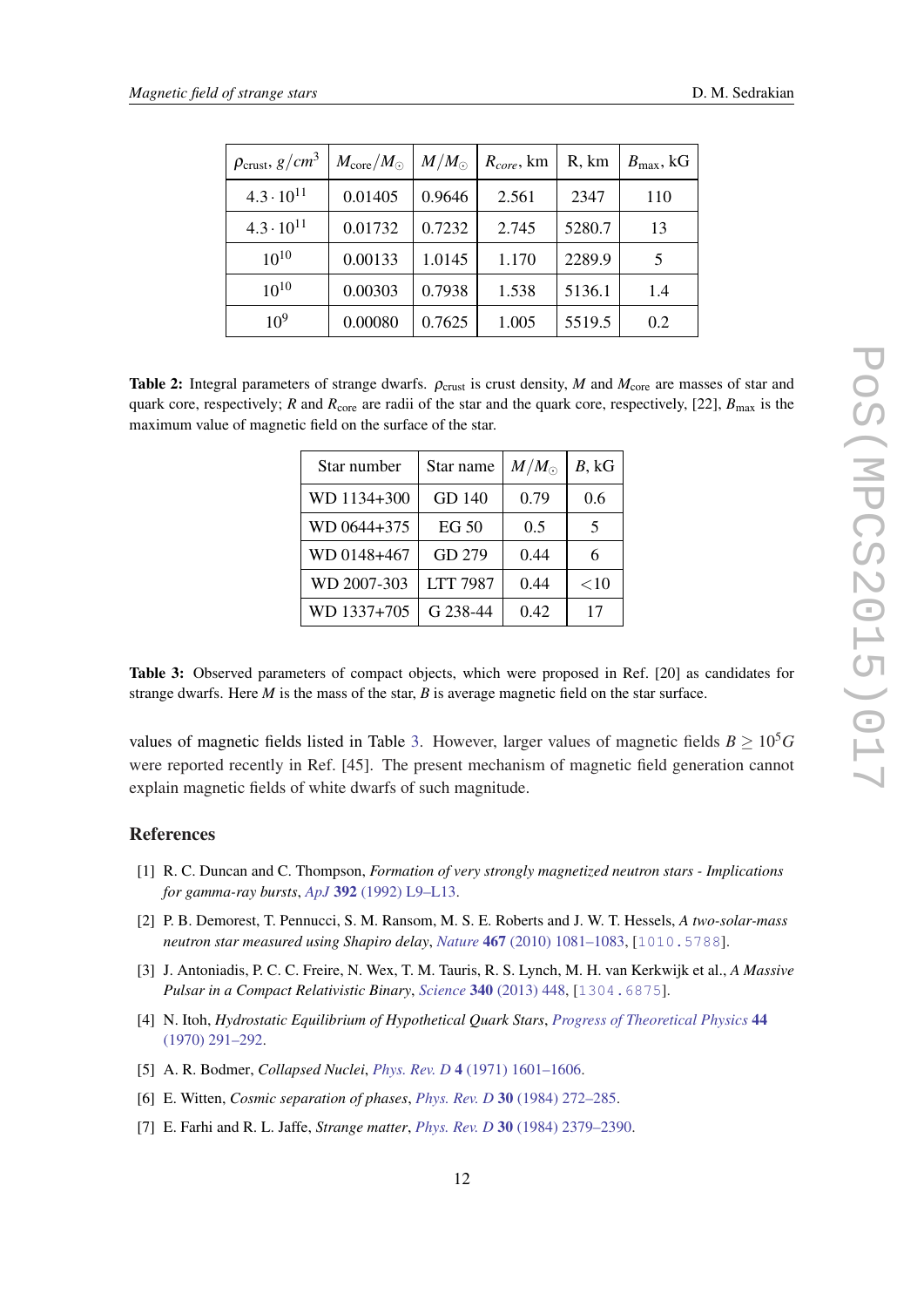- [8] M. G. Alford, A. Schmitt, K. Rajagopal and T. Schäfer, *Color superconductivity in dense quark matter*, *[Reviews of Modern Physics](http://dx.doi.org/10.1103/RevModPhys.80.1455)* 80 (2008) 1455–1515, [[0709.4635](http://arxiv.org/abs/0709.4635)].
- [9] M. Alford, K. Rajagopal and F. Wilczek, *Color-flavor locking and chiral symmetry breaking in high density QCD*, *[Nuclear Physics B](http://dx.doi.org/10.1016/S0550-3213(98)00668-3)* 537 (1999) 443–458, [[hep-ph/9804403](http://arxiv.org/abs/hep-ph/9804403)].
- [10] M. Alford, *Color-Superconducting Quark Matter*, *[Annual Review of Nuclear and Particle Science](http://dx.doi.org/10.1146/annurev.nucl.51.101701.132449)* 51 [\(2001\) 131–160](http://dx.doi.org/10.1146/annurev.nucl.51.101701.132449), [[hep-ph/0102047](http://arxiv.org/abs/hep-ph/0102047)].
- [11] T. Schäfer, *Patterns of symmetry breaking in QCD at high baryon density*, *[Nuclear Physics B](http://dx.doi.org/10.1016/S0550-3213(00)00063-8)* 575 [\(2000\) 269–284](http://dx.doi.org/10.1016/S0550-3213(00)00063-8), [[hep-ph/9909574](http://arxiv.org/abs/hep-ph/9909574)].
- [12] F. Weber, *Strange quark matter and compact stars*, *[Progress in Particle and Nuclear Physics](http://dx.doi.org/10.1016/j.ppnp.2004.07.001)* 54 [\(2005\) 193–288](http://dx.doi.org/10.1016/j.ppnp.2004.07.001), [[astro-ph/0407155](http://arxiv.org/abs/astro-ph/0407155)].
- [13] N. K. Glendenning and F. Weber, *Nuclear solid crust on rotating strange quark stars*, *ApJ* 400 [\(1992\)](http://dx.doi.org/10.1086/172026) [647–658](http://dx.doi.org/10.1086/172026).
- [14] R. Picanço Negreiros, I. N. Mishustin, S. Schramm and F. Weber, *Properties of bare strange stars associated with surface electric fields*, *Phys. Rev. D* 82 [\(2010\) 103010](http://dx.doi.org/10.1103/PhysRevD.82.103010), [[1008.0277](http://arxiv.org/abs/1008.0277)].
- [15] C. Alcock, E. Farhi and A. Olinto, *Strange stars*, *ApJ* 310 [\(1986\) 261–272.](http://dx.doi.org/10.1086/164679)
- [16] C. Kettner, F. Weber, M. K. Weigel and N. K. Glendenning, *Structure and stability of strange and charm stars at finite temperatures*, *Phys. Rev. D* 51 [\(1995\) 1440–1457](http://dx.doi.org/10.1103/PhysRevD.51.1440).
- [17] V. V. Usov, *Electric fields at the quark surface of strange stars in the color-flavor locked phase*, *[Phys.](http://dx.doi.org/10.1103/PhysRevD.70.067301) Rev. D* 70 [\(2004\) 067301](http://dx.doi.org/10.1103/PhysRevD.70.067301), [[astro-ph/0408217](http://arxiv.org/abs/astro-ph/0408217)].
- [18] Z. Dai, X. Wu and T. Lu, *The Conversion from Neutron Stars to Strange Stars and Its Implications*, *Ap&SS* 232 [\(1995\) 131–138](http://dx.doi.org/10.1007/BF00627548).
- [19] G. Pagliara, M. Herzog and F. K. Röpke, *Combustion of a neutron star into a strange quark star: The neutrino signal*, *Phys. Rev. D* 87 [\(2013\) 103007](http://dx.doi.org/10.1103/PhysRevD.87.103007), [[1304.6884](http://arxiv.org/abs/1304.6884)].
- [20] N. A. Gentile, M. B. Aufderheide, G. J. Mathews, F. D. Swesty and G. M. Fuller, *The QCD phase transition and supernova core collapse*, *ApJ* 414 [\(1993\) 701–711.](http://dx.doi.org/10.1086/173116)
- [21] I. Sagert, T. Fischer, M. Hempel, G. Pagliara, J. Schaffner-Bielich, A. Mezzacappa et al., *Signals of the QCD Phase Transition in Core-Collapse Supernovae*, *[Physical Review Letters](http://dx.doi.org/10.1103/PhysRevLett.102.081101)* 102 (2009) [081101](http://dx.doi.org/10.1103/PhysRevLett.102.081101), [[0809.4225](http://arxiv.org/abs/0809.4225)].
- [22] Y. L. Vartanyan, *Superdense stars containing strange baryons*, *Astrophysics* 53 [\(2010\) 18–31](http://dx.doi.org/10.1007/s10511-010-9095-z).
- [23] N. K. Glendenning, C. Kettner and F. Weber, *From Strange Stars to Strange Dwarfs*, *ApJ* 450 [\(1995\)](http://dx.doi.org/10.1086/176136) [253](http://dx.doi.org/10.1086/176136).
- [24] G. S. Hasjan and S. G. Hasjan, *Fine structure on the surface of bare strange stars*, *[Astrophysics](http://dx.doi.org/10.1007/s10511-005-0012-9)* 48 [\(2005\) 111–121](http://dx.doi.org/10.1007/s10511-005-0012-9).
- [25] G. S. Hajyan and A. G. Alaverdyan, *Hot Strange Stars. I. Equation of State of Hot Strange Quark Matter*, *Astrophysics* 57 [\(2014\) 559–569.](http://dx.doi.org/10.1007/s10511-014-9358-1)
- [26] G. S. Saakian, *Equilibrium configurations of degenerate gaseous masses*. 1974.
- [27] J. D. Jackson, *Classical electrodynamics*. 1975.
- [28] A. P. Balachandran, S. Digal and T. Matsuura, *Semisuperfluid strings in high density QCD*, *[Phys. Rev.](http://dx.doi.org/10.1103/PhysRevD.73.074009) D* 73 [\(2006\) 074009](http://dx.doi.org/10.1103/PhysRevD.73.074009), [[hep-ph/0509276](http://arxiv.org/abs/hep-ph/0509276)].